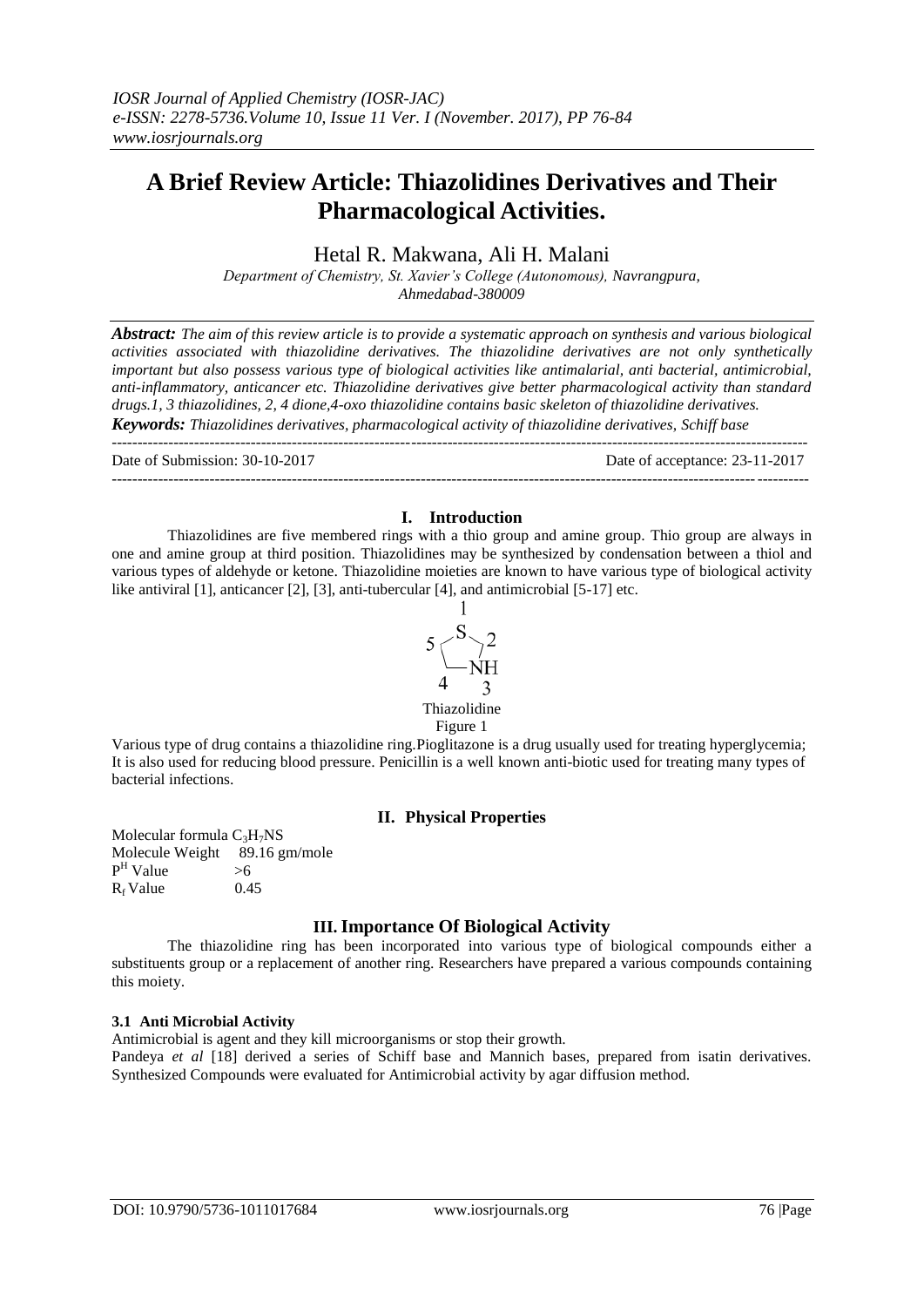

**Figure 2**

Ranjana *et al* [19] prepared a series of phthalimido [ 2-aryl-3-(5'-(4''-pyridyl)-1',3',4'-thiadiazol-2'-yl)-4 oxothiazolidin-5-yl] ethanoates .The synthesized compounds were analyzed for antimicrobial activity against *Escherichia coli,Proteus vulgaris, Klebsiella pneumoniae, Pseudomonas auregenosa, Salmonella typhi* and *Bacillussubtilis bacteria*l strain by cup or well method **.**



Meltem Ceylan *et al* [20] prepared 3-(substituted-benzyl)-5-(4-chloro-2-piperidin-1yl-thiazole-5-ylmethylene) thiazolidine-2,4-dione derivatives and evaluated their anti -microbial activity against *Staphylococcus aureus* ATCC 250 and *Escherichia coli*.



**Figure 4**

Vagdevi H. M *et al* [21] synthesized 2-[2-(2-Aryl-4-thiazolidinono) thiazol-4-yl] naphtha furans and found their antimicrobial activity against *Staphylococcus aureus, Klebsiellapneumonia, Aspergillus niger* and *Candida albicans* by cup-plate method.



Bhoot D. P. *et al* [22] prepared a series of 2-arylimino-3-aryl-5-[5′-(3,4-dichlorophenyl)-2′furylidene]-4 thiazolidinones and analyzed their anti microbial activity against *E. coli, P. vulgaris*.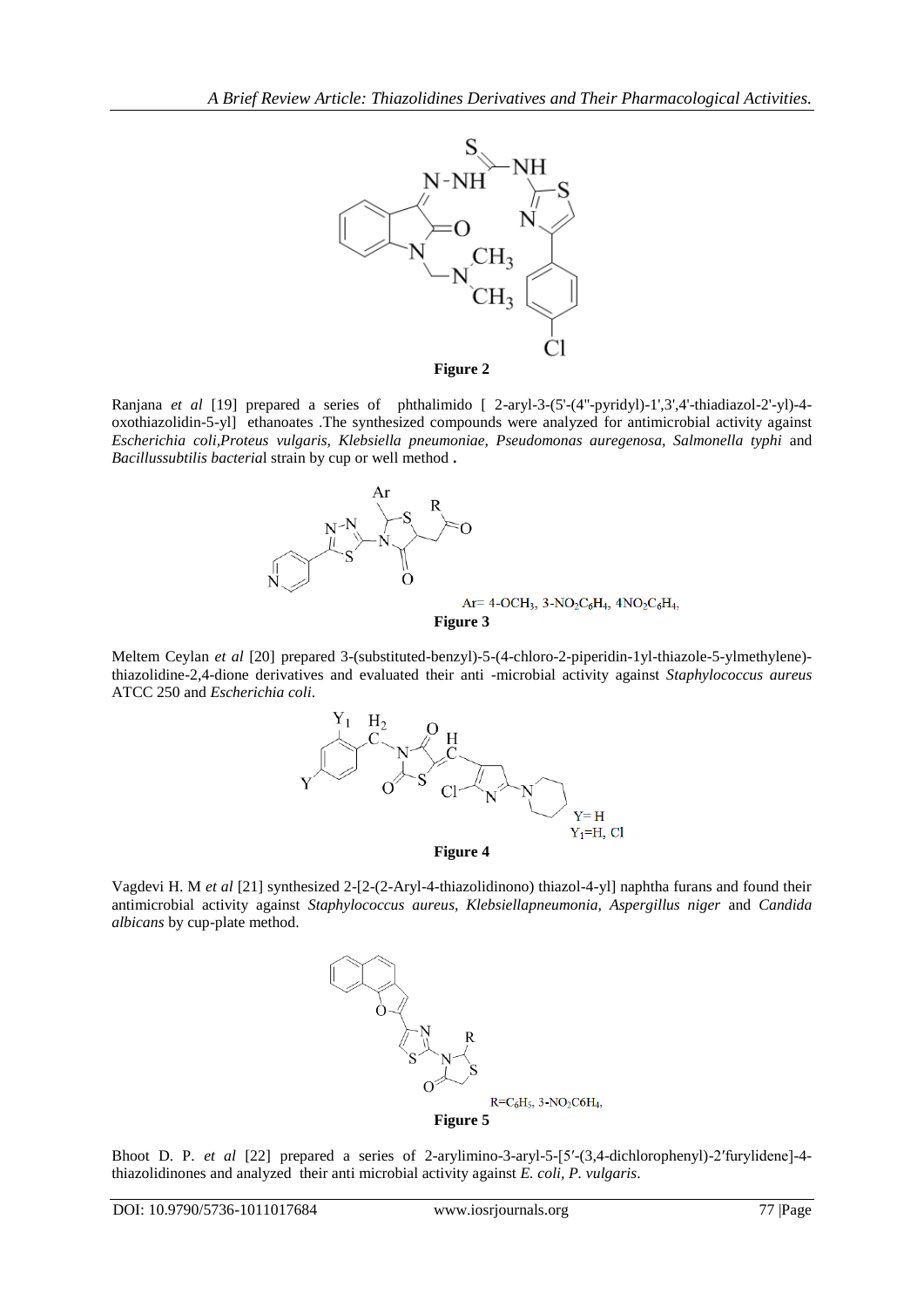

Sharma M. C. *et al* [23] prepared a series of N-(5-methyl-4-oxo-thiazolidin-3-yl)-nicotinamide and Analyzed the anti microbial activity against *B. Subtilis, S. aureus, E. coli, A -niger and C.* albicans.



Paola Vicini *et al* [24] prepared a series of 2-Heteroarylimino-5-benzylidene-4-thiazolidinones analogues of 2 thiazolylimino-5-benzylidene-4-thiazolidinones and analyzed the anti- microbial activity.



#### **3.2 Anti Bacterial Activity**

Mulwad *et al* [25] prepared a series of N-[coumarin-6-yl] spiro-indoloazetidin-2-ones thiazolidin-4-ones derivatives.



Singh *et al* [26] prepared a series of thiazolyl –thiazolidinylbenzo-thiazoles and analyzed for their antibacterial activity against Gram-positive bacteria *S.aureus and E.coli.*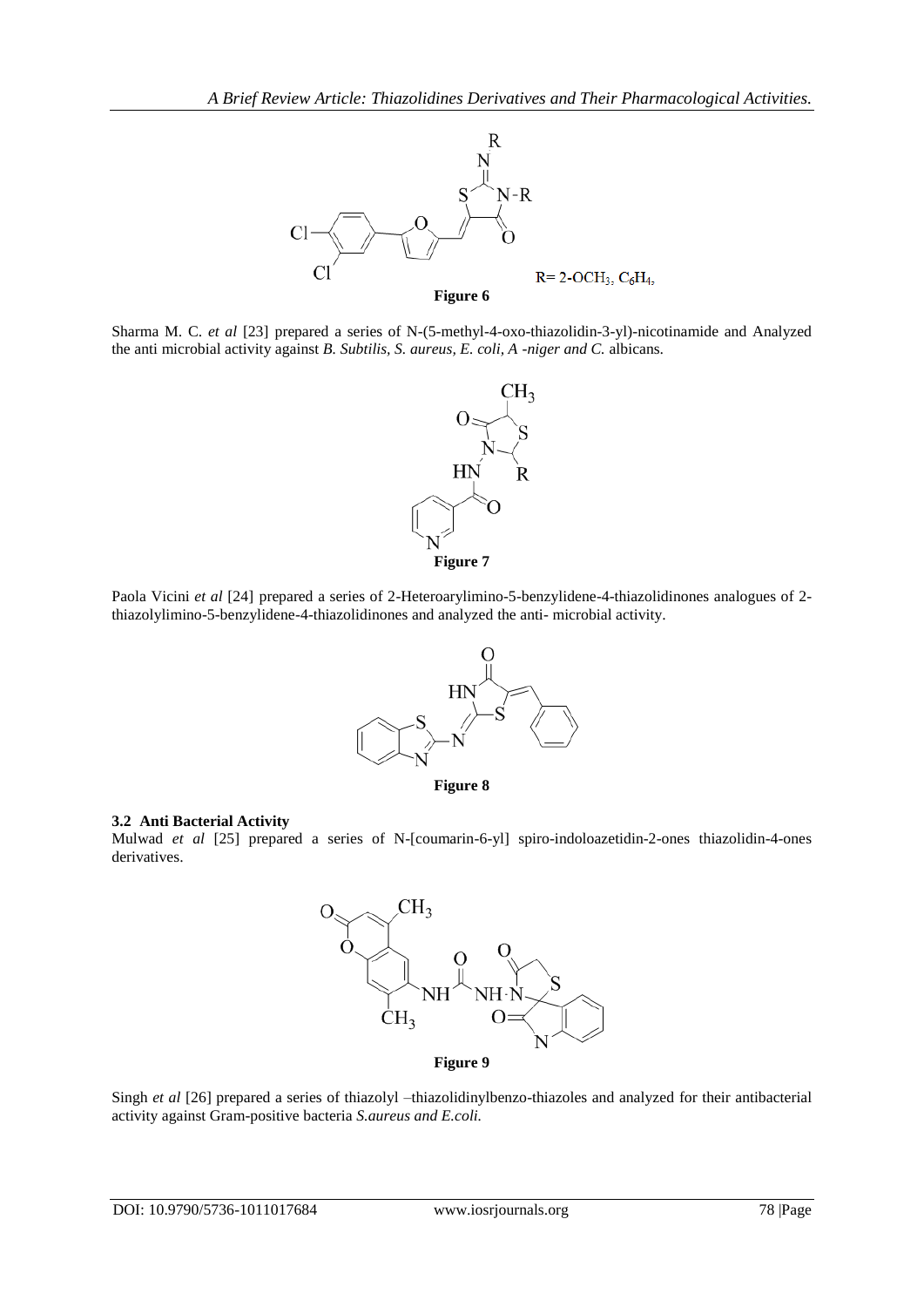

Sayed *et al* [27] prepared a series of 3-(1,5-dimethyl-3-oxo-2-phenyl-2,3-dihydro-1*H*-pyrazol-4-yl)-2-(2 hydroxy-3,5-diiodophenyl)-thiazolidin -4-one which showed antibacterial activity against *E.coli,B.subtillis* and *S.typhi* respectively.



#### **3.3 Anticancer Activity**

Cancer is a group of diseases involving abnormal [cell growth](https://en.wikipedia.org/wiki/Cell_growth) with the potential to invade or spread to other parts of the body. The majority of cancers, some 90–95% of cases, are due to [environmental factors.](https://en.wikipedia.org/wiki/Environmental_disease) The remaining 5–10% due to [inherited genetics](https://en.wikipedia.org/wiki/Heredity) .Therefore the researchers developed the new effective anti cancer drugs.

Gududuru *et al* [28] prepared a series of 2-arylthiazolidine -4-carboxylic acid amides that showed activity in prostate cancer.



Raheman *et al* [29] prepared a series of thiazolidine derivatives and showed activity against human cancer cells.



**Figure 13**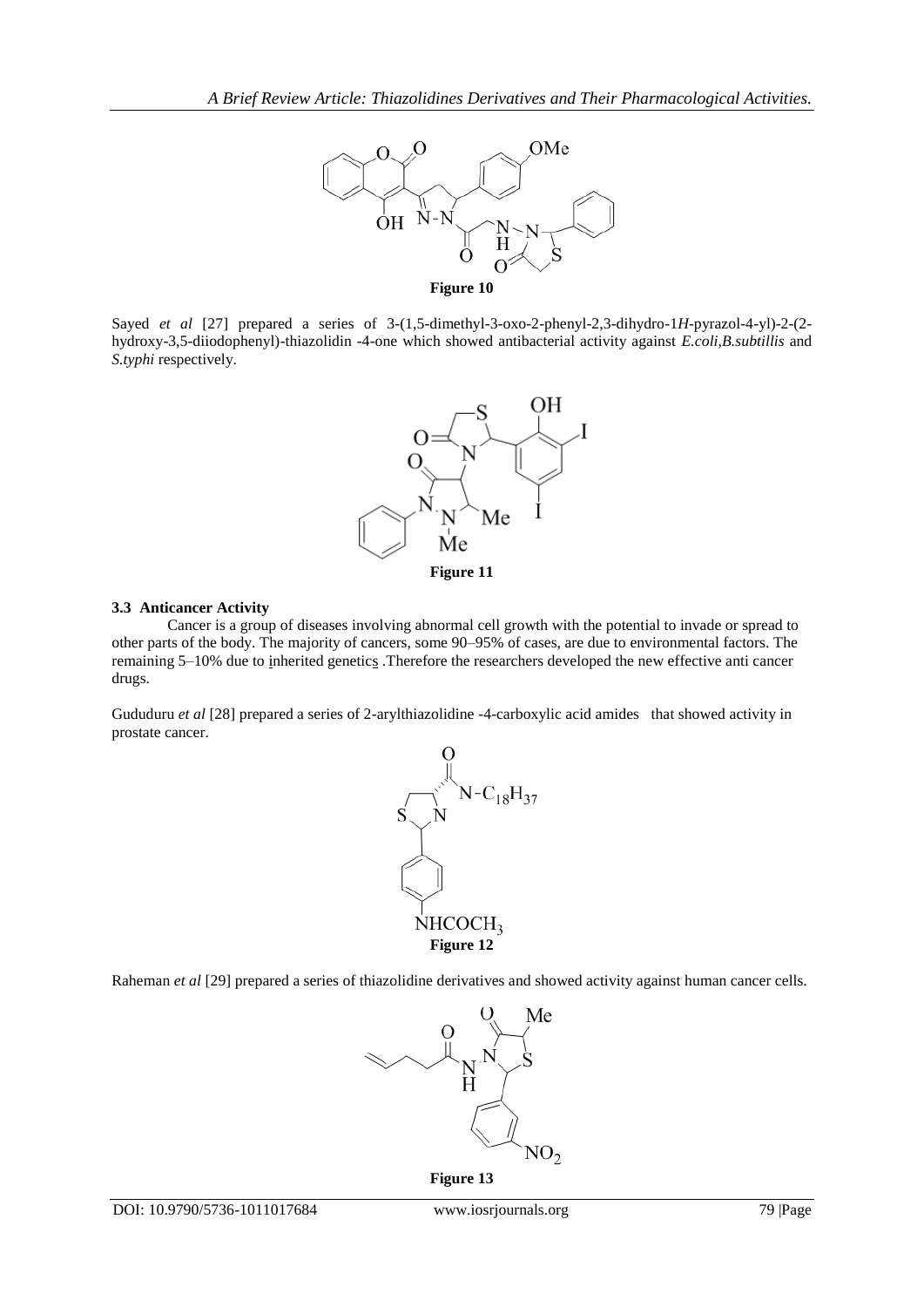#### **3.4 Analgesic Activity**

Analgesic drugs are used for relief from pain.

Ottana *et al* [30] prepared 3,3'-(1,2-ethanediyl)-bis[2-aryl-4-thiazolidinone] and analyzed for their analgesic activity.



**Figure 14**

Bhati *et al* [31]investigated the analgesic activity of 2-aryl-3-{5-[([1,3,4]thiadiazino[6,5-b]indol-3 ylamino)methyl]-1,3,4-thiadiazol-2-yl}-1,3-thiazolidin-4-one.





### **3.5 Anti Inflammatory Activity**

Uchova *et al* [32] prepared (5Z, E)-3-[2-(4-chlorophenyl)-2-oxoethyl]-5-(1*H*-indol-3-ylmethylene)-thiazolidine-2,4-dione which showed 67.2% inhibition zone.



**Figure 16**

Amin *et al* [33] investigated the series of spiro [(2*H*, 3*H*) quinazoline-2,10-cyclohexan]-4(1*H*)-one and analyzed their anti inflammatory activity.



**Figure 17**

A series of 2-(3-Aryl-1-phenyl-1*H*-pyrazole-4-yl)-3-(4-fluorobenzyl)-4-oxothiazolidine compounds gave less activity compared to indomethacin.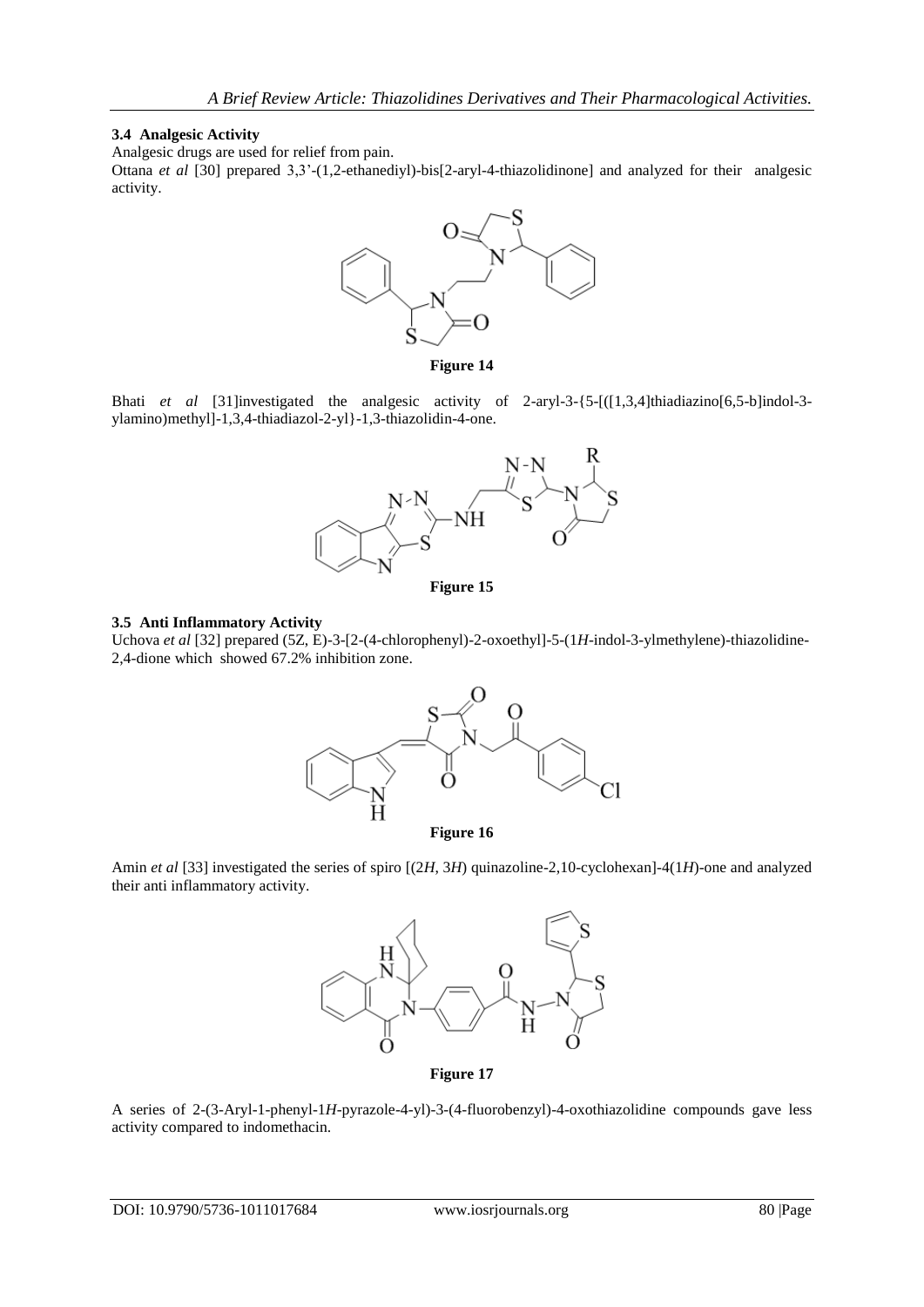

### **3.6 Antidepressant Activity**

Antidepressants drugs are used for the treatment of [major depressive disorder](https://en.wikipedia.org/wiki/Major_depressive_disorder) and other conditions like [dysthymia,](https://en.wikipedia.org/wiki/Dysthymia) [anxiety disorders](https://en.wikipedia.org/wiki/Anxiety_disorder) etc.

Akulla *et al* [34] investigated 3-[1*H*-benzimidazole-2-yl-amino]-2-phenyl-1,3-thiazolidin-4-one gave the promising anti depressant activity.



Series of 3-[(3-substituted-5-methyl-4-thiazolidinon-2 ylidene) hydrazono]-1*H*-2-indolinone compounds gave anti depressant activity.



#### **3.7 Anti Hiv Activity**

Chen *et al* [35] derived a series of 2-(2, 6-dihalophenyl)-3-(4, 6-dimethyl-5-(un)substituted-pyrimidin-2-yl)-thiazolidin-4-ones and evaluated this compound for their anti HIV activity.



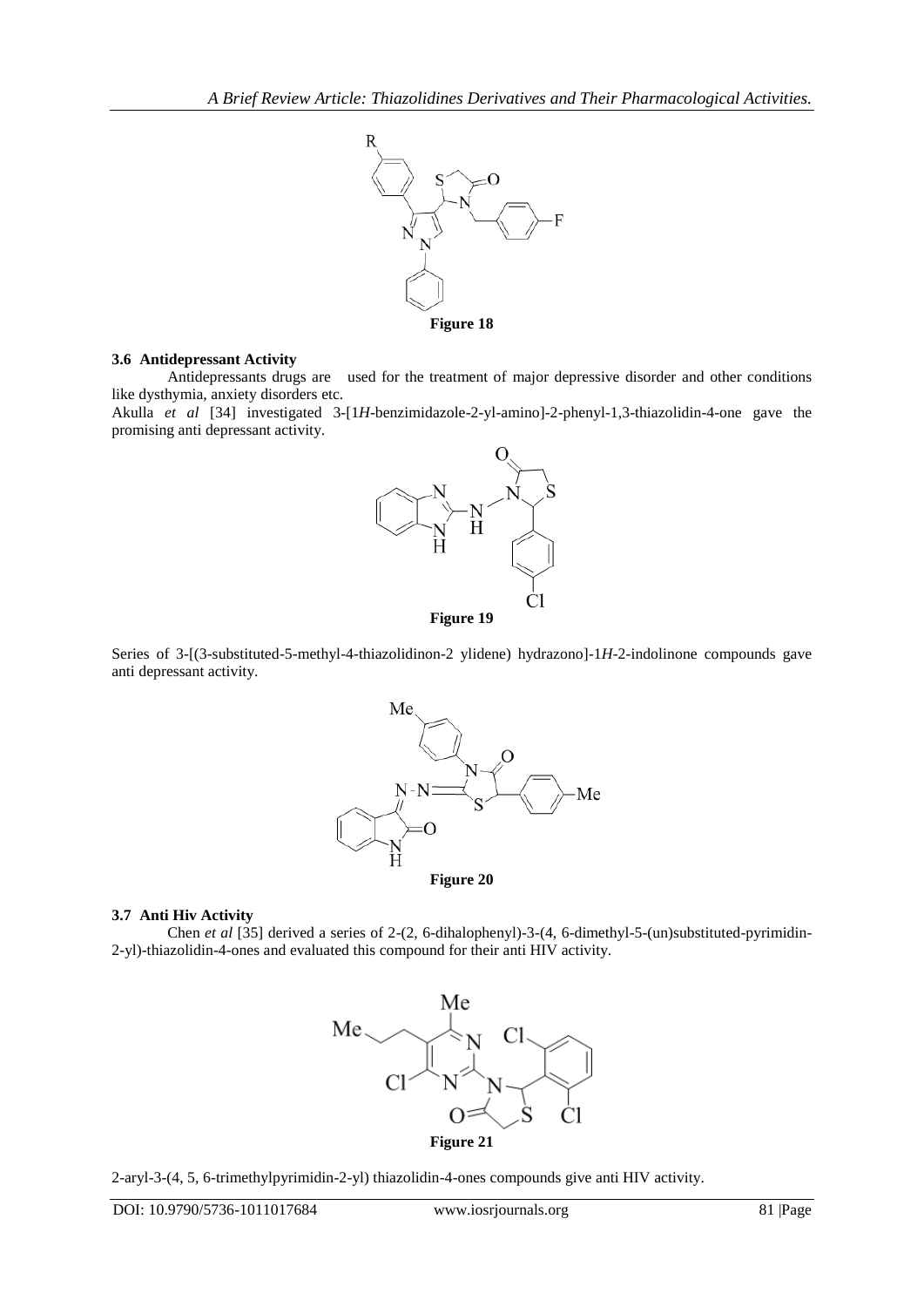

## **3.8 Trypanocidal Activity**

Pizzo *et al* [36] synthesized a series of 3-aryl-2-(a-naphtyl)-4-thiazolidinones has synthesized and analysis for their biological activity. Compound 3-(4-bromophenyl)-2-(a-naphthyl)-1,3-Thiazolidin -4-one gives 91.4% anti epimastigote activity.



### **3.9 Anticonvulsant Activity**

Anticonvulsants drugs are a diverse group of pharmacological agents used in the treatment of epileptic seizures. Anticonvulsant drugs are also known as anti-seizure drugs or antiepileptic drugs.

Amin *et al* investigated some new substituted coumarinyl thiazolines, coumarinyl

Thiazolidin-4-ones and substituted chromenothiazoles and evaluated for the anticonvulsant activity.







# **Figure 26**

### **IV. Marketed Drugs**

Pharmaceutical drugs are used to treat or cure or to prevent a disease or to promote well-being. The drug synthesized by organic reaction. The drug used in treatment of bacterial infection and also drug decrease the blood sugar in our body.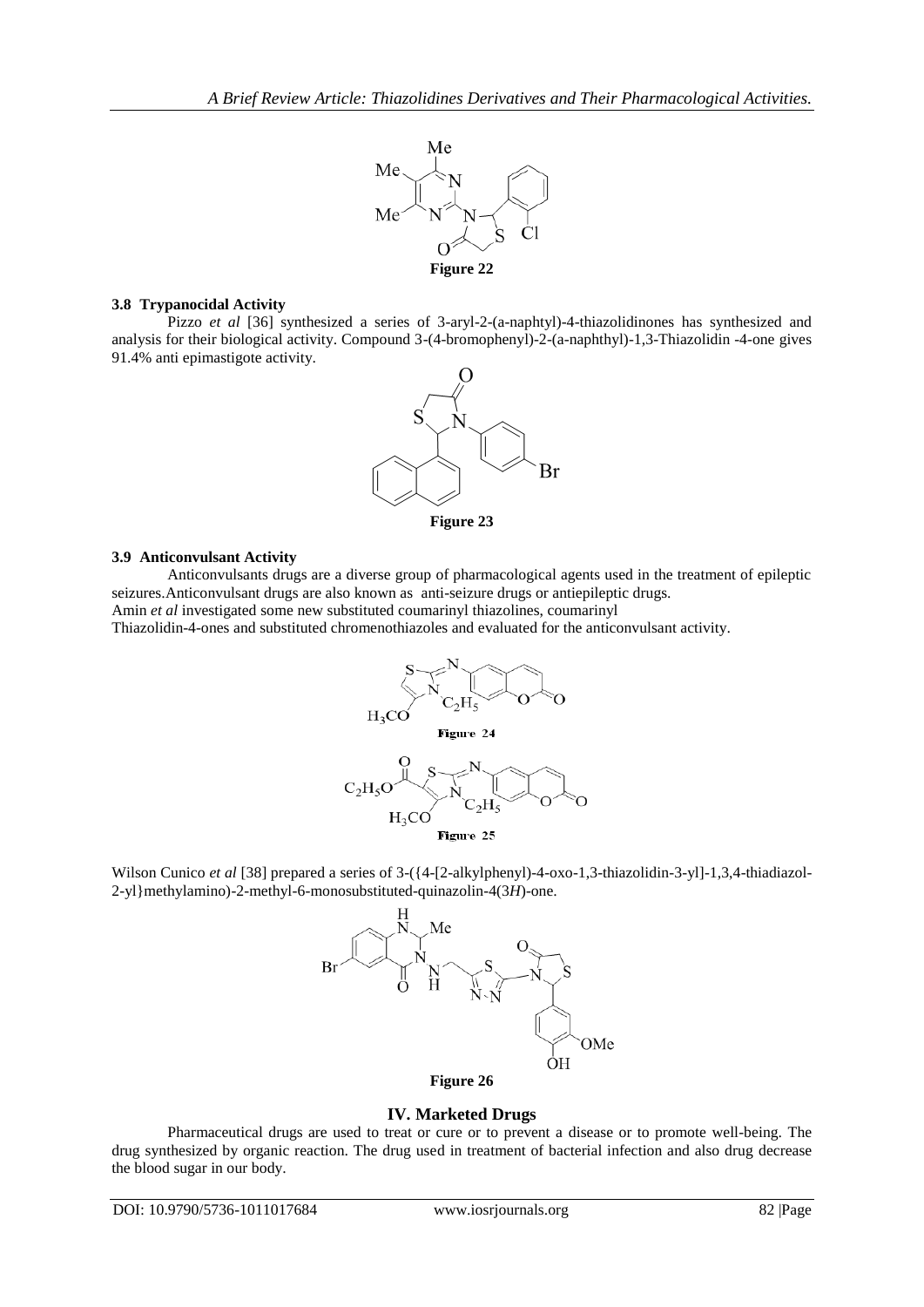#### **4.1 Rosiglitazone**

Its trade name is Avandia. It is an antidiabetic drug in the thiazolidine derivatives class of drug.This drug used in decreasing blood sugar. [37]



#### **4.2 Pioglitazone**

Its trade name is Actos. This drug is used in decrease the blood sugar and also used in cardiovascular treatment. It also used in the treatment of high depression in person. This drug is not used for with hypersensitivity person [39].



#### **4.3 Troglitazone**

Its trade name is Rezulin,Resulin,Romozin,Noscal. It is an antidiabetic and anti-inflammatory drug. It was developed by Japan [40].



#### **4.4 Benzylpenicillin**

It's also known as a penicillin G. It is used in bacterial infection in body. This drug was discovered in 1929 and used in 1942. It is on the [World Health Organization's List of Essential Medicines,](https://en.wikipedia.org/wiki/World_Health_Organization%27s_List_of_Essential_Medicines) the most effective and safe medicines needed in a [health System](https://en.wikipedia.org/wiki/Health_system) [41].



### **Figure 30**